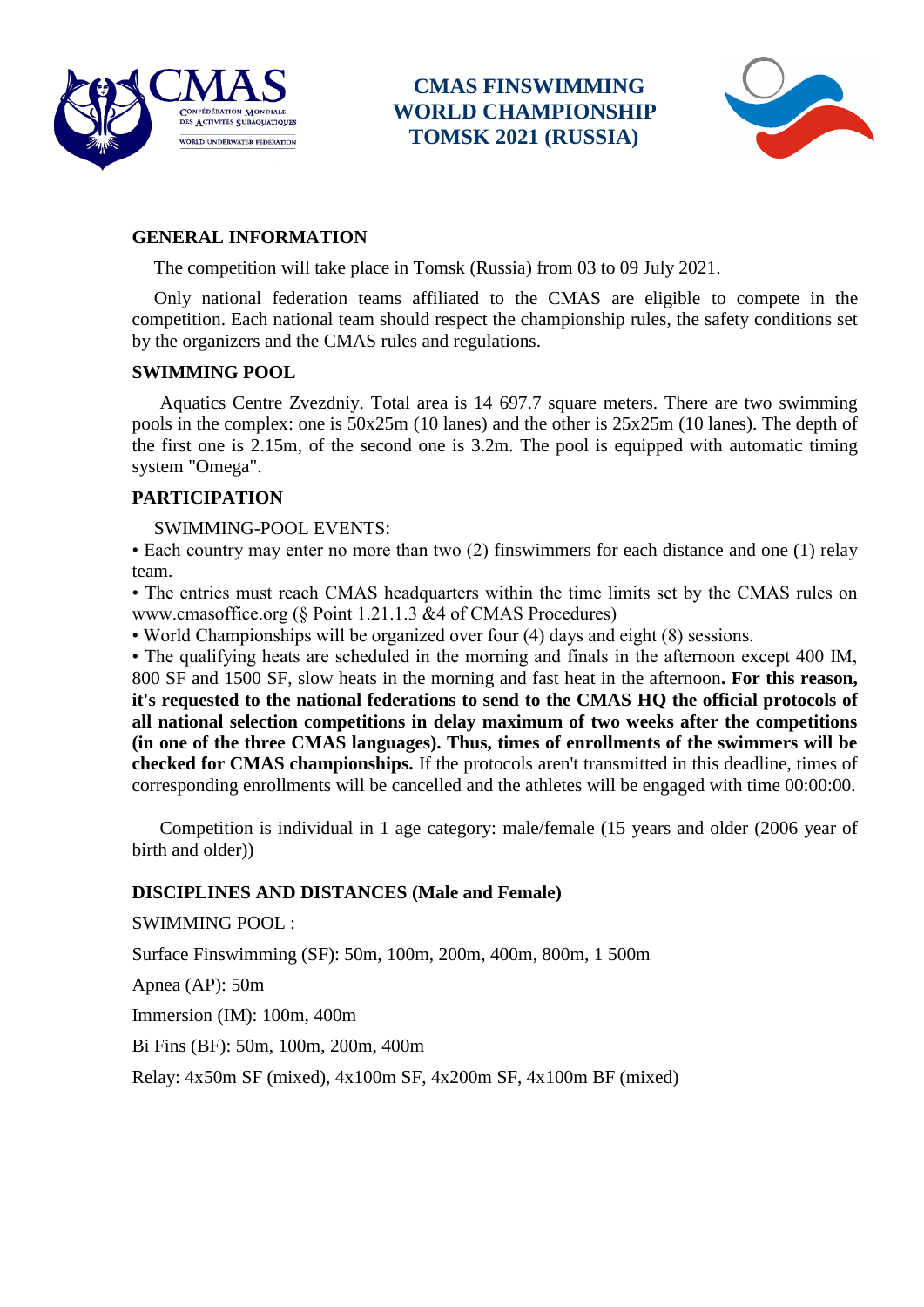# **INTERNATIONAL JURY**

CMAS Technical Delegate according to the CMAS rules.

### **CLASSIFICATION AND AWARDS**

According to the CMAS rules and regulations.

# **PROTESTS**

According to the CMAS rules.

# **DOPING CONTROL**

Organising committee guarantees to provide doping control according to the CMAS and WADA rules.

# **CYLINDERS FILLING**

- Only compressed air without oxygen enrichment is allowed For pool competitions, the minimum volume of a compressed air cylinder (bottle) is 0.4L (zero point four liter) • The maximum filling pressure for the compressed-air cylinders cannot exceed 200 bar (20 MPa). • When a cylinder with a flat bottom is used, adding a rounded bottom, which does not exceed the radius of the cylinder, is allowed • All cylinders used must have passed a hydrostatic test less than 2 years before the competition, or even less if it is required by the local legislation. • Each cylinder must be presented empty during checking meeting before competition. The organizer guarantees the filling of DIN 200, YOKE cylinders (bottles).
- Bottles equipped DIN could be available to National teams through a written booking request at the time of subscription and in which details about the quantity and wished volumes should be provided.

### **FLAGS**

National teams should bring three (3) national flags (m 2,00 x m. 1,00) and a CD with the national anthem (short version).

### **GENERAL SCHEDULE**

The championship program is as follows:

DAY 1 - 03/07/20: Arrival of delegations

DAY 2 - 04/07/20: Training day / Technical meeting /Championship Opening Ceremony

- DAY 3 05/07/20: Swimming pool competition / dinner of heads of delegation
- DAY 4 06/07/20: Swimming pool competition
- DAY 5 07/07/20: Swimming pool competition
- DAY 6 08/07/20 Swimming pool competition / Championship Closing Ceremony / Athletes Party
- DAY 7 09/07/20: Departure day of delegations

# **THE BOOKING & ENTRY FEE**

**Choice 1 (7 days): from Saturday 03 to Friday 9 July** (Finswimming World Championship)

Entry fee per participant is **700,00 €**.

The organizer will provide:

- Accommodation in three-star hotels with double or triple hotel rooms full board.
- Providing of 2x0,51 drinking water per pax/per day
- Free transfers between the official hotel and swimming pool (training day include).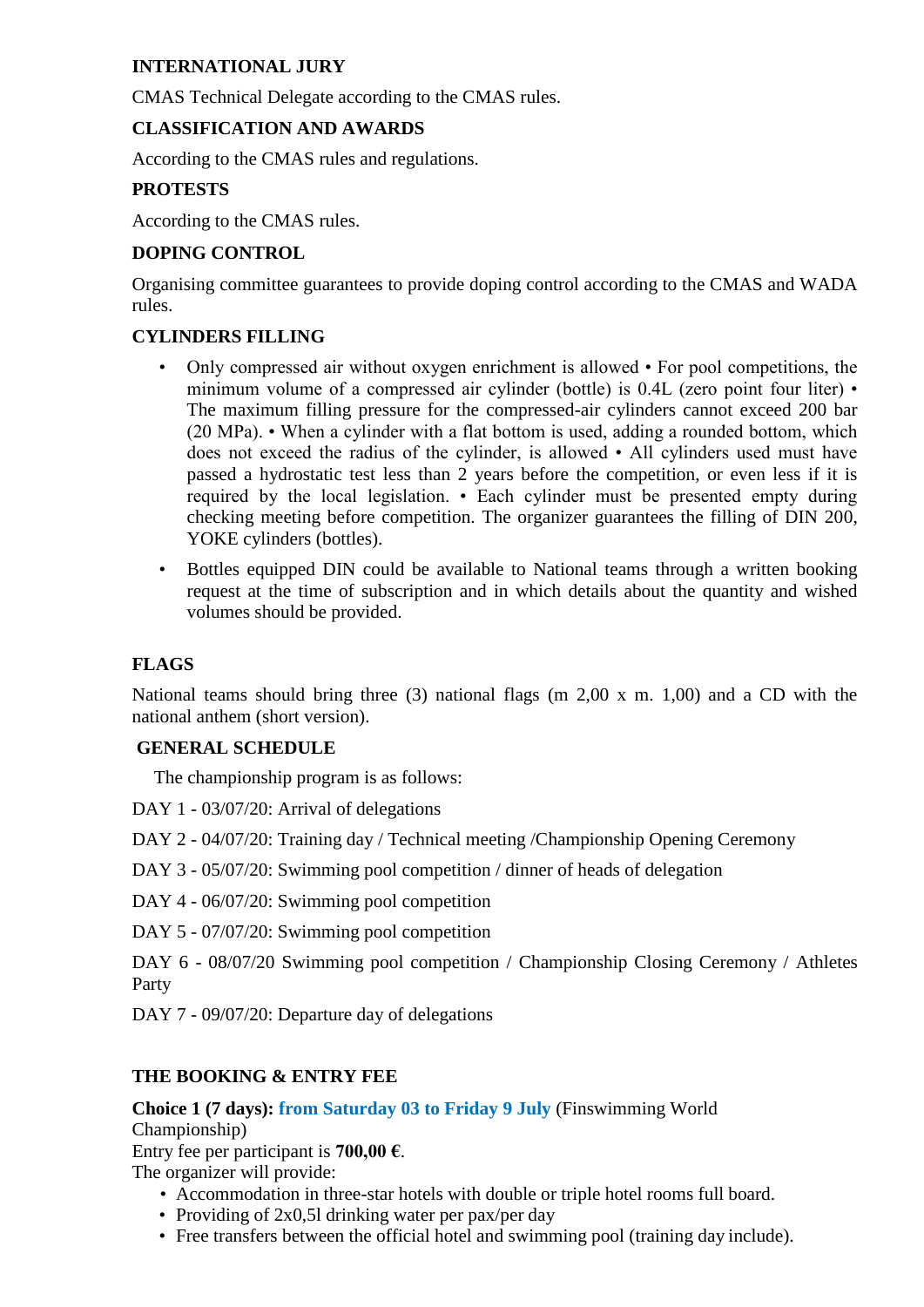• Participation at the opening ceremony and closing party.

**Participants who choose to be accommodated in hotels other than official will have to pay 250 € per pax for secretarial fees, competition, opening and closing ceremony. No local transfers will be provided.**

### **Choice 2 (9 days): from Saturday 03 to Sunday 11 July**

(Finswimming World Championship and University competition) Entry fee per participant is **900,00 €**.

The organizer will provide:

- Accommodation in three-star hotels with double or triple hotel rooms full board.
- Providing of 2x0,51 drinking water per pax/per day
- Free transfers between the official hotel and swimming pool (training day include).
- Participation at the opening ceremony and closing party.

**Participants who choose to be accommodated in hotels other than official will have to pay 250 € per pax for secretarial fees, competition, opening and closing ceremony. No local transfers will be provided.**

**Choice 3 (5 days): from Wednesday 07 to Sunday 11 July** (University competition only) Entry fee per participant is **450,00 €**. The organizer will provide:

- Accommodation in three-star hotels with double or triple hotel rooms full board.
- Providing of 2x0,51 drinking water per pax/per day
- Free transfers between the official hotel and the swimming pool (training day include).

# **Participants who choose to be accommodated in hotels other than official will have to pay 50 € per pax for secretarial fees, competition. No local transfers will be provided.**

### **Choice 4 (11 days): from Saturday 03 to Tuesday 13 July**

(CMAS World Championships: Finswimming, Sport diving and University competition) Entry fee per participant is **990,00 €.**

The organizer will provide:

- Accommodation in three-star hotels with double or triple hotel rooms full board.
- Providing of 2x0,51 drinking water per pax/per day
- Free transfers between the official hotel and the swimming pool (training day include).
- Participation at the opening and closing ceremony and closing party.

**Participants who choose to be accommodated in hotels other than official will have to pay 250 € per pax for secretarial fees, competition, opening and closing ceremony. No local transfers will be provided.**

#### **Choice 5 (11 days): from Saturday 03 to Tuesday 13 July**

(CMAS World Championships: Finswimming, Sport diving)

Entry fee per participant is **990,00 €.**

The organizer will provide:

- Accommodation in three-star hotels with double or triple hotel rooms full board.
- Providing of 2x0,51 drinking water per pax/per day
- Free transfers between the official hotel and the swimming pool (training day include).
- Participation at the opening and closing ceremony and closing party.

**Participants who choose to be accommodated in hotels other than official will have to pay 250 € per pax for secretarial fees, competition, opening and closing ceremony. No local transfers will be provided.**

**Full board accommodation is considered as breakfast, warm lunch, warm dinner and water drink 0,5l per meal included.**

**Extra charges:**

- Transfers from international Tomsk airport to hotel and return,  $40.00 \in$  per pax.
- Transfer from Novosibirsk international airport (280 km to Tomsk) to hotel and return, 100€/person.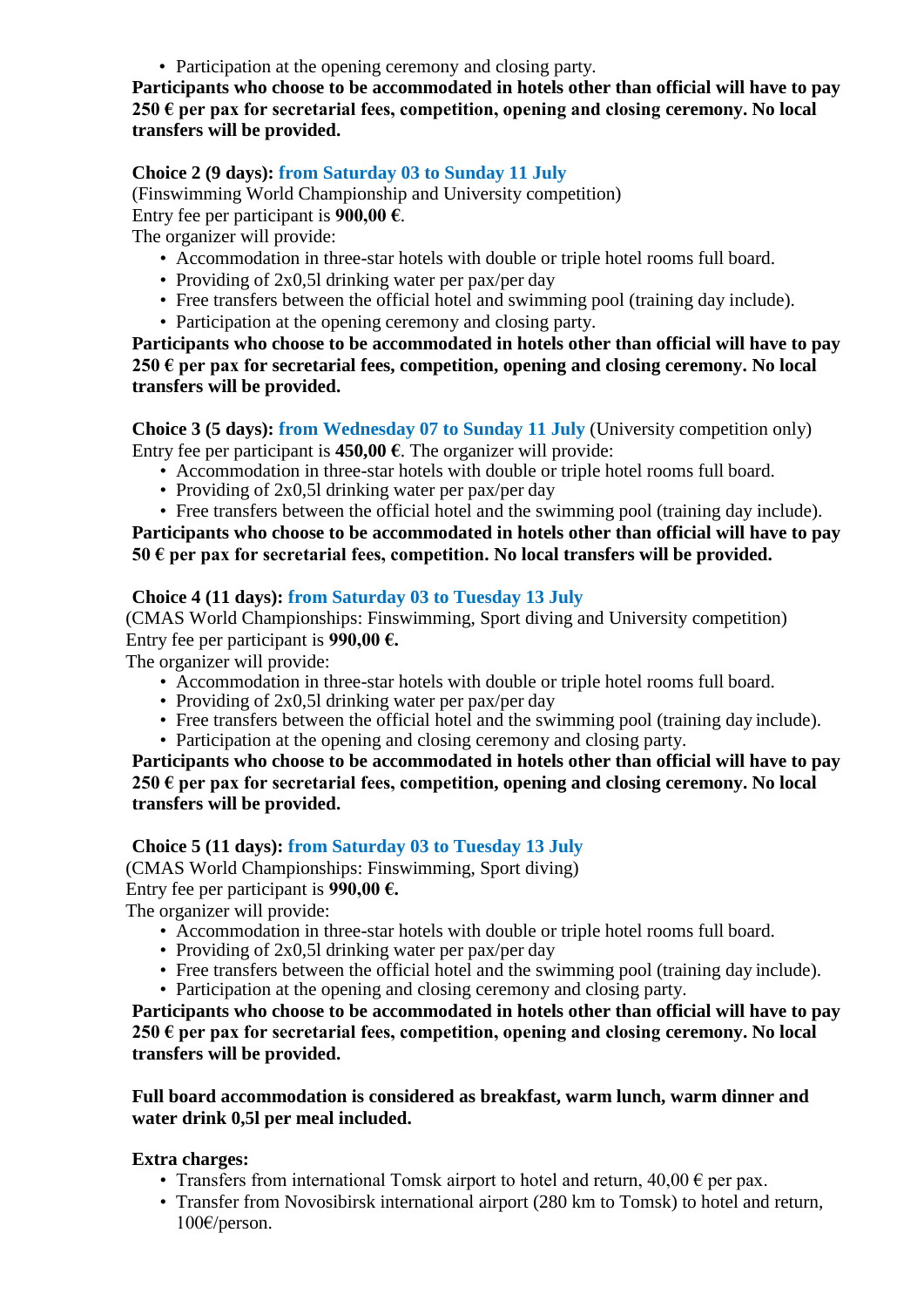- Extra charges for single room ascend to  $45.00 \in \text{per }$  pax per day.
- Extra day charged at  $110,00 \in$  per pax per day, including full board accommodation (breakfast, lunch, dinner and water drink 0,5 l per meal included).

During the championship dates, the offer includes all benefits. Outside the championship dates, the offer includes full board only.

• Training camp before Championship: teams wishing to organize a training camp before the championships must specify their request to the organizing committee (date, time, number of water lines) before May 3, 2021.

The organization will give the rate as soon as it is available. The estimated cost of 1 training session: 10 euro per person.

• Immersion Cylinders of 1 to 4 liters could be available to National teams upon reservation: 10€ per bottle.

• Local transportation during the extra days: public transport between hotels and pool, in addition, a taxi service may be offered at the delegation charge.

Deadline for the hotel booking: 3rd of May 2021. Late registrations will not guarantee the accommodation booking.

# **PAYMENTS**

The organizer accepts only cash or bank transfers in Euros (bank charges will be billed to the sender). Bank checks and credit cards will not be accepted. A minimum of 50% of the total entry fee should be deposited at our bank no later than the May 18rd 2021 to guarantee the booking. After this date, May  $18<sup>th</sup> 2021$ , the participation fees will be increased by a further 10% of total amount. The remaining amount should be paid preferably before July  $1<sup>st</sup> 2021$  in case of bank transfer, and before the delegation arrival.

Bank check and credit card will not be accepted.

#### **Information for Bank Transfers :**

| <b>BENEFICIARY</b><br>$\overline{\phantom{a}}$ (NAME) | <b>RUSSIAN UNDERWATER FEDERATION (RUF)</b>                      |
|-------------------------------------------------------|-----------------------------------------------------------------|
| <b>BANK</b>                                           | <b>JSC MOSCOMBANK, Moscow, Russia</b><br><b>SWIFT: CBMWRUMM</b> |

| <b>CORRESPONDENT</b> | VTB Bank (Europe) SE, Frankfurt am Main,       |
|----------------------|------------------------------------------------|
| <b>BANK</b>          | <b>Germany</b>                                 |
|                      | <b>SWIFT: OWHBDEFF</b>                         |
| <b>ACCOUNT</b>       | 40703978700000002998                           |
| <b>REASON FOR</b>    | <b>Contribution for participation in World</b> |
| <b>PAYMENT</b>       | <b>Championship 2021 in Tomsk</b>              |

# Dear Sirs!

To comply with Russian currency regulations would you be so kind supplying the transfer (payment throw bank) with a letter on blank and with stamp of your federation (Annex 3) by email: info@ruf.ru

#### **VISAS**

Due to COVID restrictions the special regulations for obtaining visa or entry permission are required. Please fulfil the ANNEX 6 with the list of delegates and send copies of their passports not later than 18<sup>th</sup> of May.

### **MISCELLANEOUS**

The electrical power in Russia is 220V, 50 Hz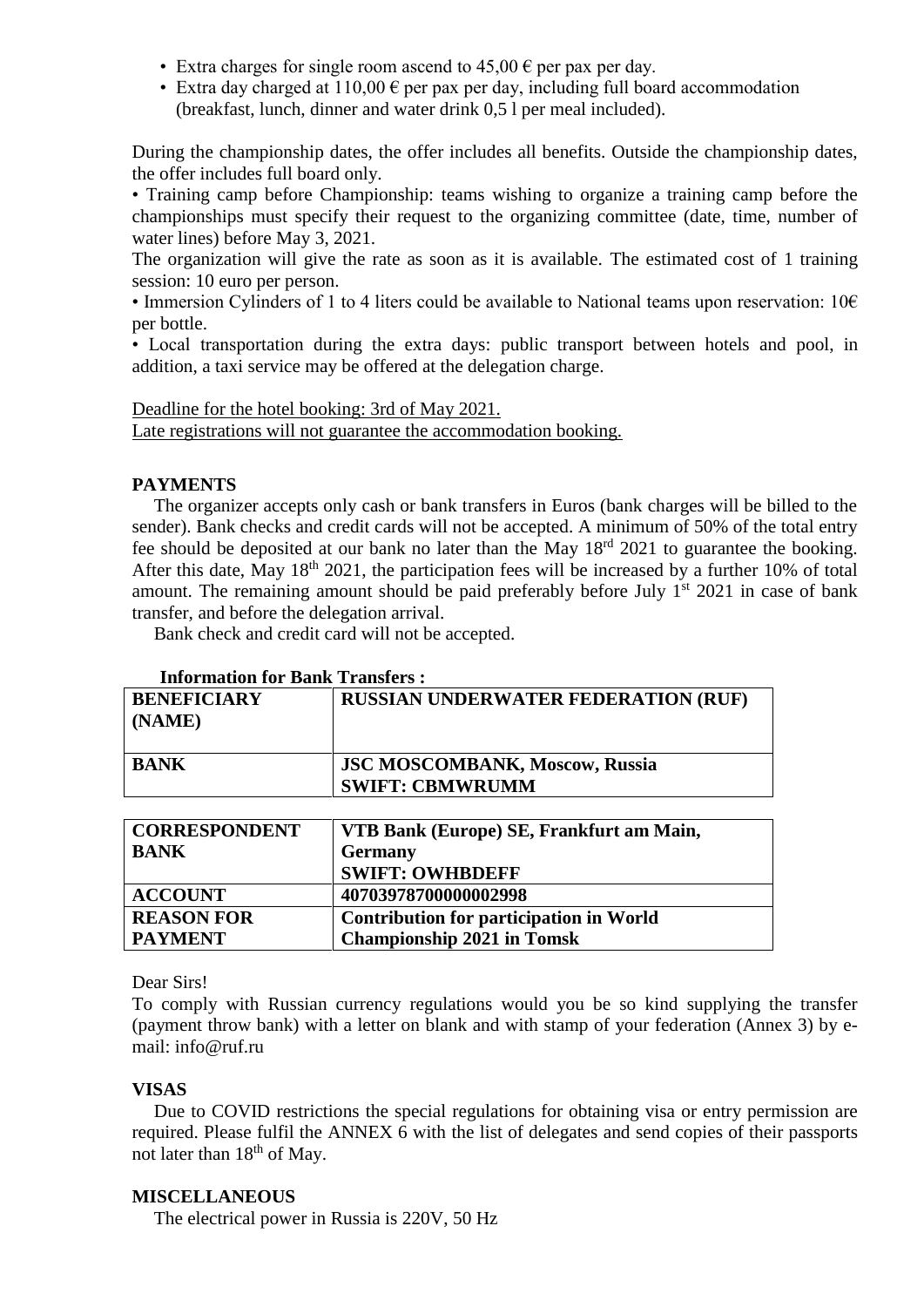### **DEADLINE –ENTRY AND PARTICIPATION CONDITIONS**

As reception of this specific rules:

• Registration and payment of the CMAS fees subscription must be done on [www.cmasoffice.org](http://www.cmasoffice.org/)

• The Hotel booking forms, the payment and the bank transfer certificate must be sent to the Organizing Committee according to the following schedule:

- 18<sup>th</sup> APRIL 2021 (no later)) : ANNEX 1 : Initial entry form
- 3<sup>rd</sup> MAY 2021 (no later) : ANNEX 2 : Hotel booking form
- 18<sup>th</sup> MAY 2021 (no later): ANNEX 3: Confirmation of payment
- 18<sup>th</sup> MAY 2021 (no later) : ANNEX 4 : Competitor's list form
- 3<sup>rd</sup> JUNE 2021 (no later) : ANNEX 5 : Final hotel booking form

 The competitor's list has to be entered in www.cmasoffice.org and the form should be sent to the organizing committee.

• The list of national records should be sent to CMAS HQ and the organizing committee. For further information, please contact us at the following addresses:

ORGANIZING COMMITEE: RUSSIAN UNDERWATER FEDERATION, [info@ruf.ru;](https://e.mail.ru/compose?To=info@ruf.ru)

NATALIA GRECHIKHINA, +79627797191, burakovanata@gmail.com

GRIGORY SHUMKOV, +79138591408, [grishum@mail.ru](mailto:grishum@mail.ru)

### **PROGRAM OF THE CHAMPIONSHIP:**

| Saturday, 3d July 2021 |                                                                |
|------------------------|----------------------------------------------------------------|
|                        |                                                                |
| During the day         | Arrival of delegations, accreditations of participants (at the |
|                        | swimming pool), accommodation in hotels                        |
| $10:00 - 22:00$        | Training                                                       |
| Afternoon:             |                                                                |
| $13:00 - 15:00$        | Lunch                                                          |
| $19:30 - 21:00$        | Dinner                                                         |

| Sunday, 4th July 2021 |                                                      |
|-----------------------|------------------------------------------------------|
| Morning:              |                                                      |
| $7:00 - 9:00$         | <b>Breakfast</b>                                     |
| $10:00 - 22:00$       | Training at the swimming pool                        |
| $10:00 - 18:00$       | Sports equipment check (according to the CMAS rules) |
| Afternoon:            |                                                      |
| $13:00 - 15:00$       | Lunch                                                |
| 15:00                 | Judges meeting                                       |
| 16:00                 | Team leaders technical meeting                       |
| 18:00                 | Opening ceremony                                     |
| 20:00                 | Dinner                                               |

| Monday, 5th July 2021     |                      |
|---------------------------|----------------------|
| <b>Morning:</b>           |                      |
| $07:00 - 08:00$           | <b>Breakfast</b>     |
| $07:45 - 08:30$           | Warm-up group A      |
| $08:30 - 09:15$           | Warm-up group B      |
| 09:30 - Competition start | <b>Session 1:</b>    |
|                           | 100 SF Women (heats) |
|                           | 100 SF Men (heats)   |
|                           | 100 BF Women (heats) |
|                           | 100 BF Men (heats)   |
|                           | 400 SF Women (heats) |
|                           | 400 SF Men (heats)   |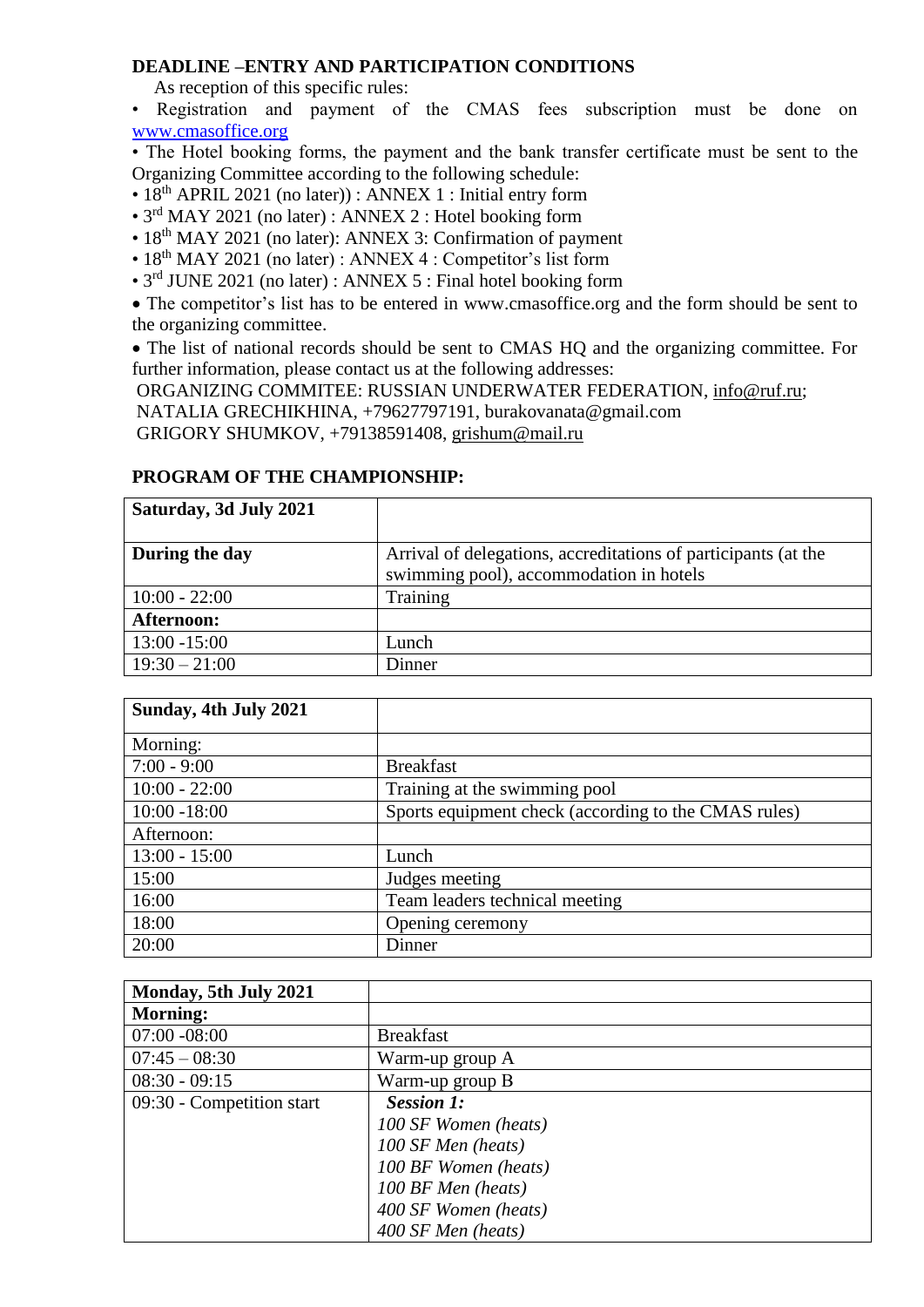|                           | $4x50$ SF Mixed relay (heats)                                 |
|---------------------------|---------------------------------------------------------------|
|                           |                                                               |
|                           |                                                               |
|                           |                                                               |
| Afternoon:                |                                                               |
| 13:00 -15:00              | Lunch                                                         |
| $15:15 - 16:00$           | Warm-up free                                                  |
| $16:00 - 16:45$           | Warm-up finalists group                                       |
| 17:00 – Competition Start | <b>Session 2:</b>                                             |
|                           | 100 SF Women (Final)                                          |
|                           | 100 SF Men (Final)                                            |
|                           | <b>1-st Award Ceremony</b>                                    |
|                           | 100 SF Women                                                  |
|                           | 100 BF Women (Final)                                          |
|                           | 2-d Award Ceremony                                            |
|                           | <b>100 SF Men</b>                                             |
|                           | 100 BF Men (Final)                                            |
|                           | <b>3-d Award Ceremony</b>                                     |
|                           | 100 BF Women                                                  |
|                           | 400 SF Women (Final)                                          |
|                           | <b>4-th Award Ceremony</b>                                    |
|                           | <b>100 BF Men</b>                                             |
|                           | 400 SF Men (Final)                                            |
|                           | <b>5-th Award Ceremony</b><br><b>400 SF Women</b>             |
|                           | $4x50$ SF Mixed relay (Final)                                 |
|                           | <b>6-th Award Ceremony</b>                                    |
|                           | <b>400 SF Men</b>                                             |
|                           | <b>7-th Award Ceremony</b>                                    |
|                           | 4x50 SF Mixed relay                                           |
| $19:30 - 21:00$           | Dinner for participants                                       |
| $20:00 - 23:00$           | Friendly dinner for team leaders and head coaches of national |
|                           | delegations                                                   |

| Tuesday, 6th July 2021      |                                |
|-----------------------------|--------------------------------|
| <b>Morning:</b>             |                                |
| $07:00 - 08:00$             | <b>Breakfast</b>               |
| $07:45 - 08:30$             | Warm-up group A                |
| $08:30 - 09:15$             | Warm-up group B                |
| $09:30$ – Competition Start | <b>Session 3:</b>              |
|                             | 100 IM Women (heats)           |
|                             | 100 IM Men (heats)             |
|                             | 200 SF Women (heats)           |
|                             | 200 SF Men (heats)             |
|                             | 200 BF Women (heats)           |
|                             | 200 BF Men (heats)             |
|                             | 1500 SF Women (slow heats)     |
|                             | 1500 SF Men (slow heats)       |
|                             | $4x100$ BF Mixed relay (heats) |
| Afternoon:                  |                                |
|                             |                                |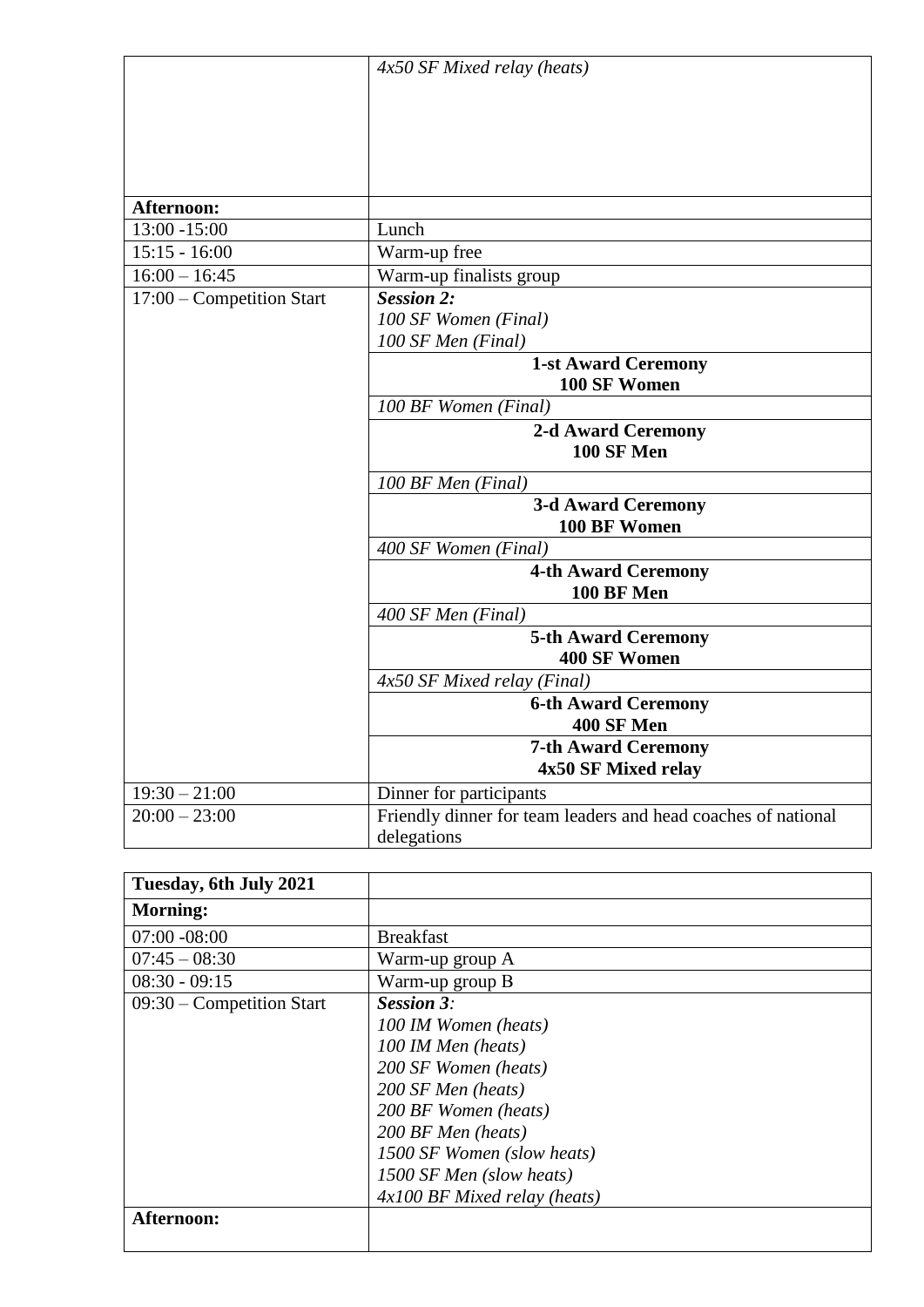| 13:00-15:00               | Lunch                        |
|---------------------------|------------------------------|
| $15:15 - 16:00$           | Warm-up free                 |
|                           |                              |
| $16:00 - 16:45$           | Warm-up finalists group      |
| 17:00 – Competition Start | <b>Session 4:</b>            |
|                           | 100 IM Women (Final)         |
|                           | 100 IM Men (Final)           |
|                           | <b>1-st Award Ceremony</b>   |
|                           | 100 IM Women                 |
|                           | 200 SF Women (Final)         |
|                           | <b>2-d Award Ceremony</b>    |
|                           | 100 IM Men                   |
|                           | 200 SF Men (Final)           |
|                           | <b>3-d Award Ceremony</b>    |
|                           | 200 SF Women                 |
|                           | 200 BF Women (Final)         |
|                           | <b>4-th Award Ceremony</b>   |
|                           | <b>200 SF Men</b>            |
|                           | 200 BF Men (Final)           |
|                           | <b>5-th Award Ceremony</b>   |
|                           | 200 BF Women                 |
|                           | 1500 SF Women (Fast heat)    |
|                           | <b>6-th Award Ceremony</b>   |
|                           | 200 BF Men                   |
|                           | 1500 SF Men (Fast heat)      |
|                           | <b>7-th Award Ceremony</b>   |
|                           | 1500 SF Women                |
|                           | 4x100 BF Mixed relay (Final) |
|                           | <b>8-th Award Ceremony</b>   |
|                           | <b>1500 SF Men</b>           |
|                           | 9-th Award Ceremony          |
|                           | 4x100 BF Mixed relay         |
| $19:30 - 21:30$           | Dinner                       |

| <b>Wednesday, 7th July 2021</b> |                                                                                                                                                                                                                                                                       |
|---------------------------------|-----------------------------------------------------------------------------------------------------------------------------------------------------------------------------------------------------------------------------------------------------------------------|
| <b>Morning:</b>                 |                                                                                                                                                                                                                                                                       |
| $07:00 - 08:00$                 | <b>Breakfast</b>                                                                                                                                                                                                                                                      |
| $07:45 - 08:30$                 | Warm-up group A                                                                                                                                                                                                                                                       |
| $08:30 - 09:15$                 | Warm-up group B                                                                                                                                                                                                                                                       |
| $09:30$ – Competition Start     | <b>Session 5:</b><br>50 SF Women (heats)<br>50 SF Men (heats)<br>50 BF Women (heats)<br>50 BF Men (heats)<br>400 IM Women (slow heats)<br>400 IM Men (slow heats)<br>400 BF Women (heats)<br>400 BF Men (heats)<br>$4x200$ SF Women (heats)<br>$4x200$ SF Men (heats) |
| Afternoon:                      |                                                                                                                                                                                                                                                                       |
| 13:00-15:00                     | Lunch                                                                                                                                                                                                                                                                 |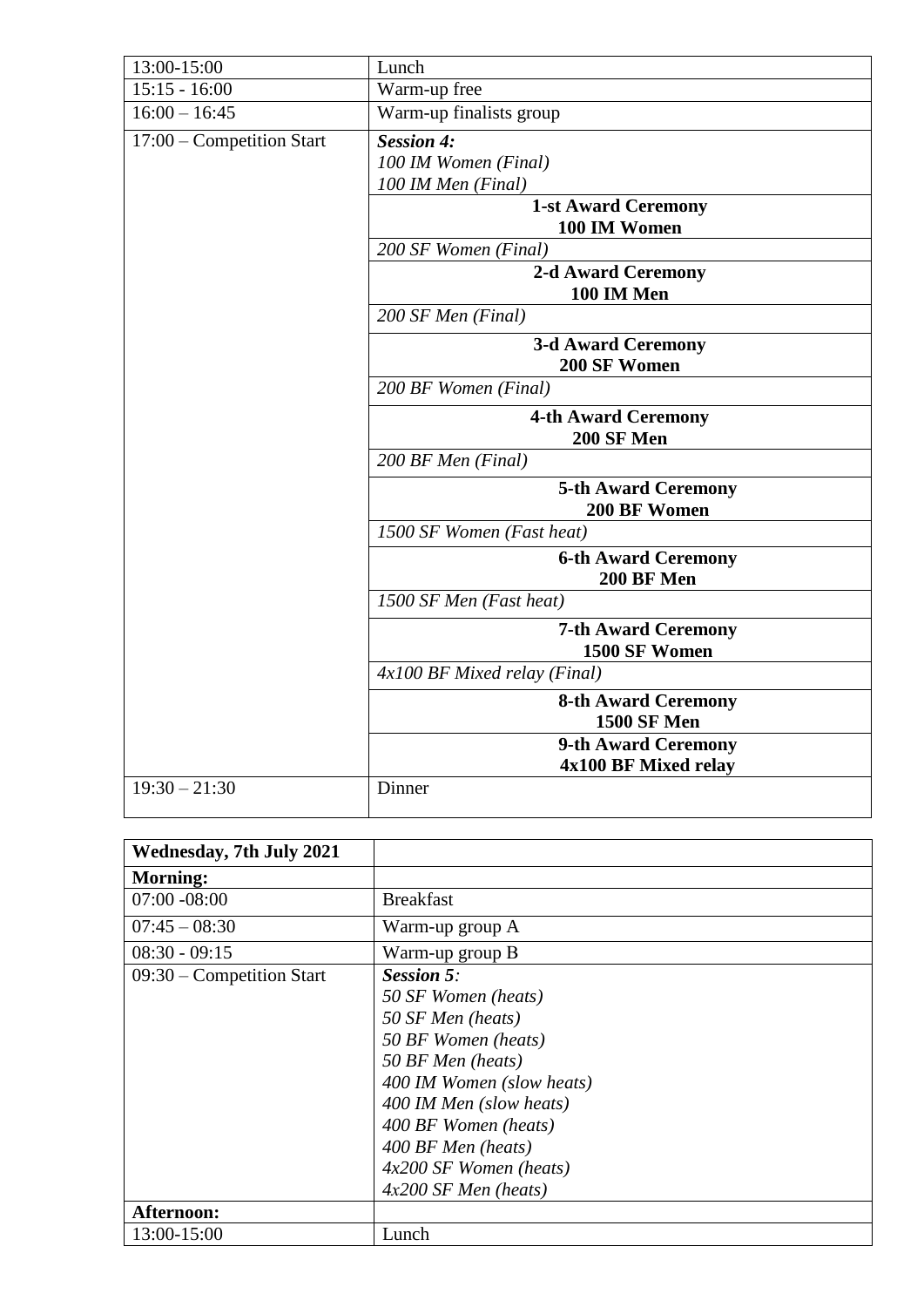| $15:15 - 16:00$           | Warm-up free                                                  |
|---------------------------|---------------------------------------------------------------|
| $16:00 - 16:45$           | Warm-up finalists group                                       |
| 17:00 - Competition Start | <b>Session 6:</b><br>50 SF Women (Final)<br>50 SF Men (Final) |
|                           | <b>1-st Award Ceremony</b><br>50 SF Women                     |
|                           | 50 BF Women (Final)                                           |
|                           | <b>2-d Award Ceremony</b><br>50 SF Men                        |
|                           | 50 BF Men (Final)                                             |
|                           | <b>3-d Award Ceremony</b><br>50 BF Women                      |
|                           | 400 IM Women (Fast heat)                                      |
|                           | <b>4-th Award Ceremony</b>                                    |
|                           | 50 BF Men<br>400 IM Men (Fast heat)                           |
|                           | <b>5-th Award Ceremony</b><br>400 IM Women                    |
|                           | 400 BF Women (Final)                                          |
|                           | <b>6-th Award Ceremony</b><br>400 IM Men                      |
|                           | 400 BF Men (Final)                                            |
|                           | <b>7-th Award Ceremony</b><br><b>400 BF Women</b>             |
|                           | $4x200$ SF Women (Final)                                      |
|                           | <b>8-th Award Ceremony</b><br>400 BF Men                      |
|                           | $4x200$ SF Men (Final)                                        |
|                           | 9-th Award Ceremony<br>4x200 SF Women                         |
|                           | <b>10-th Award Ceremony</b>                                   |
|                           | 4x200 SF Men                                                  |
| $19:30 - 21:30$           | Dinner                                                        |

| Thursday, 8th July 2021     |                           |
|-----------------------------|---------------------------|
| <b>Morning:</b>             |                           |
| $07:00 - 08:00$             | <b>Breakfast</b>          |
| $07:45 - 08:30$             | Warm-up group A           |
| $08:30 - 09:15$             | Warm-up group B           |
| $09:30$ – Competition Start | <b>Session 7:</b>         |
|                             | 50 AP Women (heats)       |
|                             | 50 AP Men (heats)         |
|                             | 800 SF Women (slow heats) |
|                             | 800 SF Men (slow heats)   |
|                             | $4x100$ SF Women (heats)  |
|                             | $4x100$ SF Men (heats)    |
| Afternoon:                  |                           |
| 13:00-15:00                 | Lunch                     |
| $15:15 - 16:00$             | Warm-up free              |
| $16:00 - 16:45$             | Warm-up finalists group   |